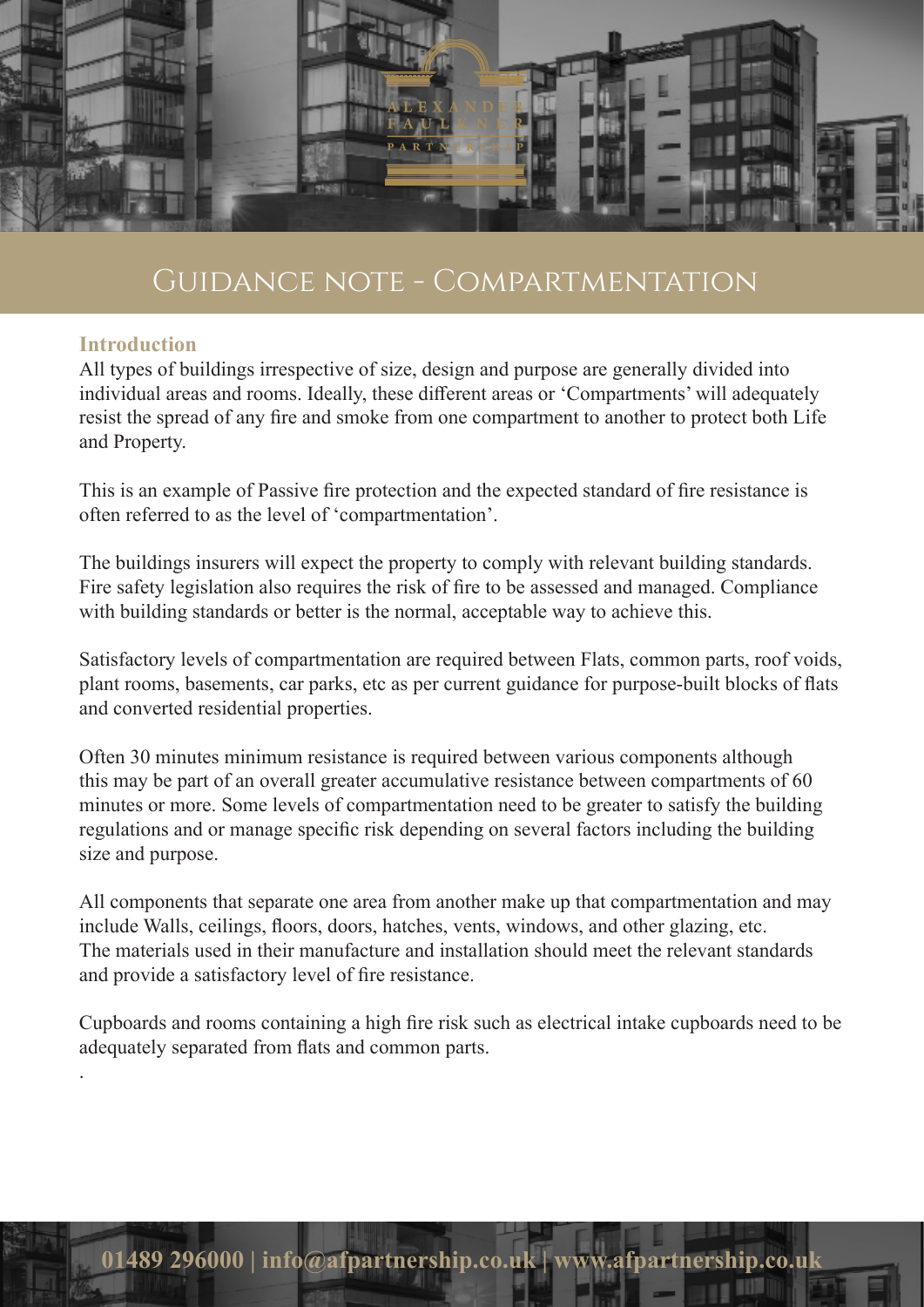

## **What is the level of compartmentation in my block, and is it acceptable?**

Irrespective of the Fire strategy of your premises (Stay Put or Simultaneous Evacuation) building fire safety standards require the escape routes to be protected. This requires satisfactory compartmentation between the common parts (corridors, lobbies, staircases, etc) and all surrounding areas to prevent fire spread and facilitate safe evacuation, firefighting, etc.

It is possible that some standards of compartmentation have not been adequate for many years or ever and has gone unnoticed or ignored. Structural alterations may have taken place without appropriate compartmentation maintained or installed. Damage, wear and tear, and disturbance of critical areas can take place over time reducing the level of compartmentation.

Contractors may fail to take sufficient steps to ensure the standard of compartmentation is maintained following any installation or maintenance work. Typically, this includes electrical or plumbing work which requires creating holes and gaps to pass services through.

Additionally, past fire incidents and subsequent review have prompted improvements to building standards and legislation which in many circumstances require upgrade work to take place in order to achieve compliance.

You should have an up to date, suitable and sufficient Fire risk assessment which covers the common parts plus associated areas and building features.

The assessment will inspect and report on all relevant accessible and visible common areas to check that there are no obvious breaches of compartmentation. This often includes riser cupboards where cable and pipe work penetrations or the enclosure itself may not be to a suitable standard.

The assessment, usually a non-intrusive assessment will assume that hidden areas are to the required standard unless any concerns are noted.

If necessary, a further, possibly intrusive assessment or compartmentation survey may be necessary to obtain suitable validation.

Often loft spaces with an access hatch noted in the common areas and locked cupboards/ rooms off the common areas where access is not possible at the time may require further investigation.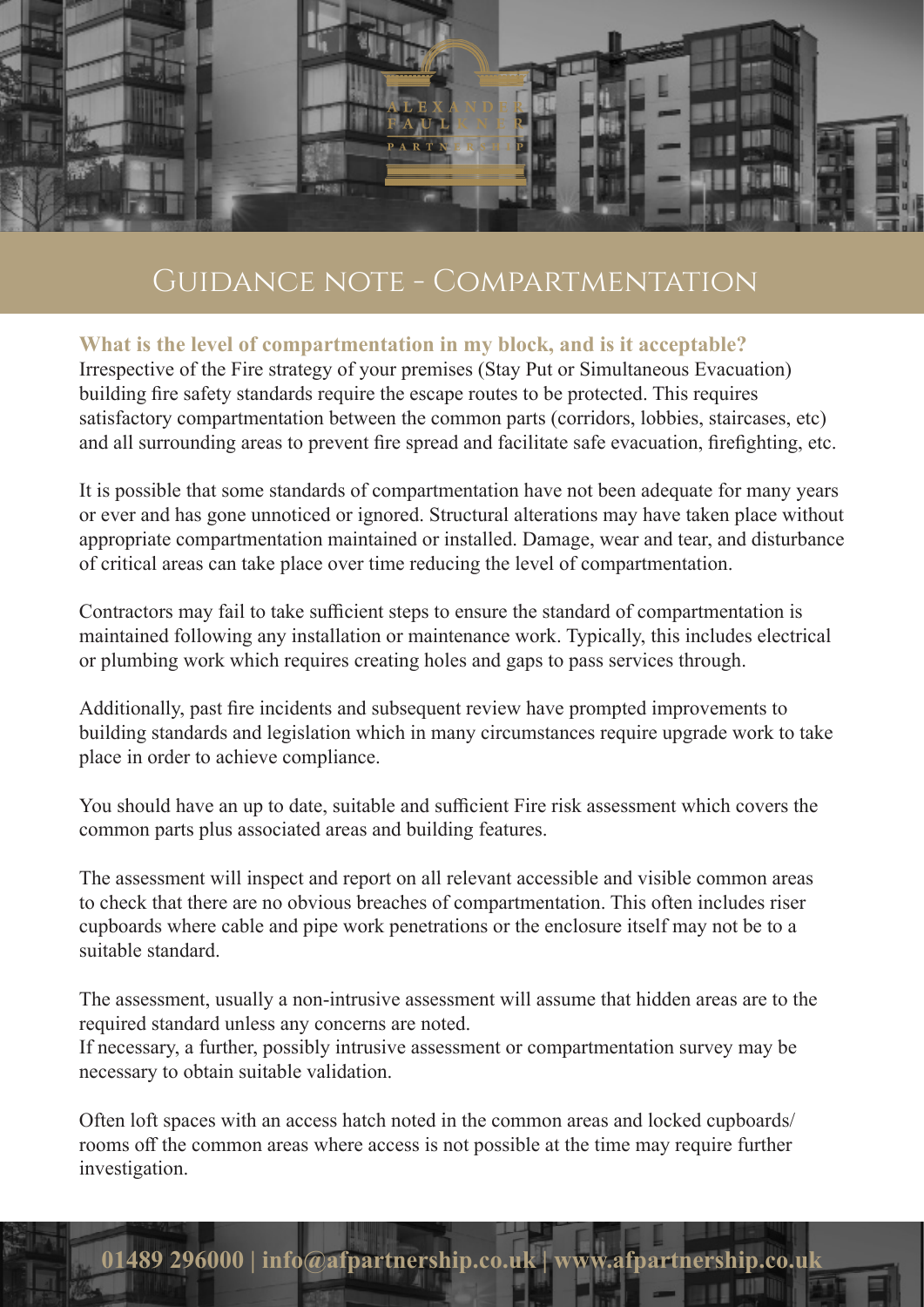

### **Common Issues**

### **Loft hatch in common parts is not secure or Fire resisting.**

This may require further investigation to determine whether there is a fire risk in the roof void (ignition sources and combustible items) and whether the hatch door needs to be fire resisting to provide the required level of compartmentation between the void (and flats) and the common parts. All hatches to be locked shut with restricted access.

The opportunity should be taken to inspect the level of compartmentation at the loft floor/flat ceiling which is sometimes compromised or not built to required standards.

## **Holes including around cable/pipework penetrations or gaps in walls/ceilings. (Firestopping)**

When it is not possible to see if a penetration through a wall or ceiling might continue and lead to another compartment (cupboard to corridor, corridor to flat, cupboard to flat, car park to floor above, etc) it should be confirmed and/or appropriately sealed. This is common inside riser cupboards where no firestopping or excessive amounts of pink or intumescent foam is applied or where plastic pipes have no intumescent sleeves or collars.

Foam is useful for small holes or gaps of a few millimetres, and used for door and window frames but more substantial areas require the use of other recognised proprietary fire rated items such as intumescent sealants, putty, Fireboards (batting), wrapping, sleeves, collars, dampers, putty, etc.

## **Electrical equipment or other fire risk not enclosed or within a suitably fire resisting enclosure.**

Inadequate materials or installation providing unsatisfactory levels of compartmentation which require upgrading. Or exposed equipment within common parts.

### **Fire doors including Flat front doors which are not fire resisting.**

Doors, frames, door furniture (hinges, self closers, locks, etc), door features (glazing, cat flaps, letterboxes, vents, etc) may affect the standard of compartmentation between the flats and common areas or between other areas. This is covered in more detail in separate guidance.

### **See example pictures on final pages.**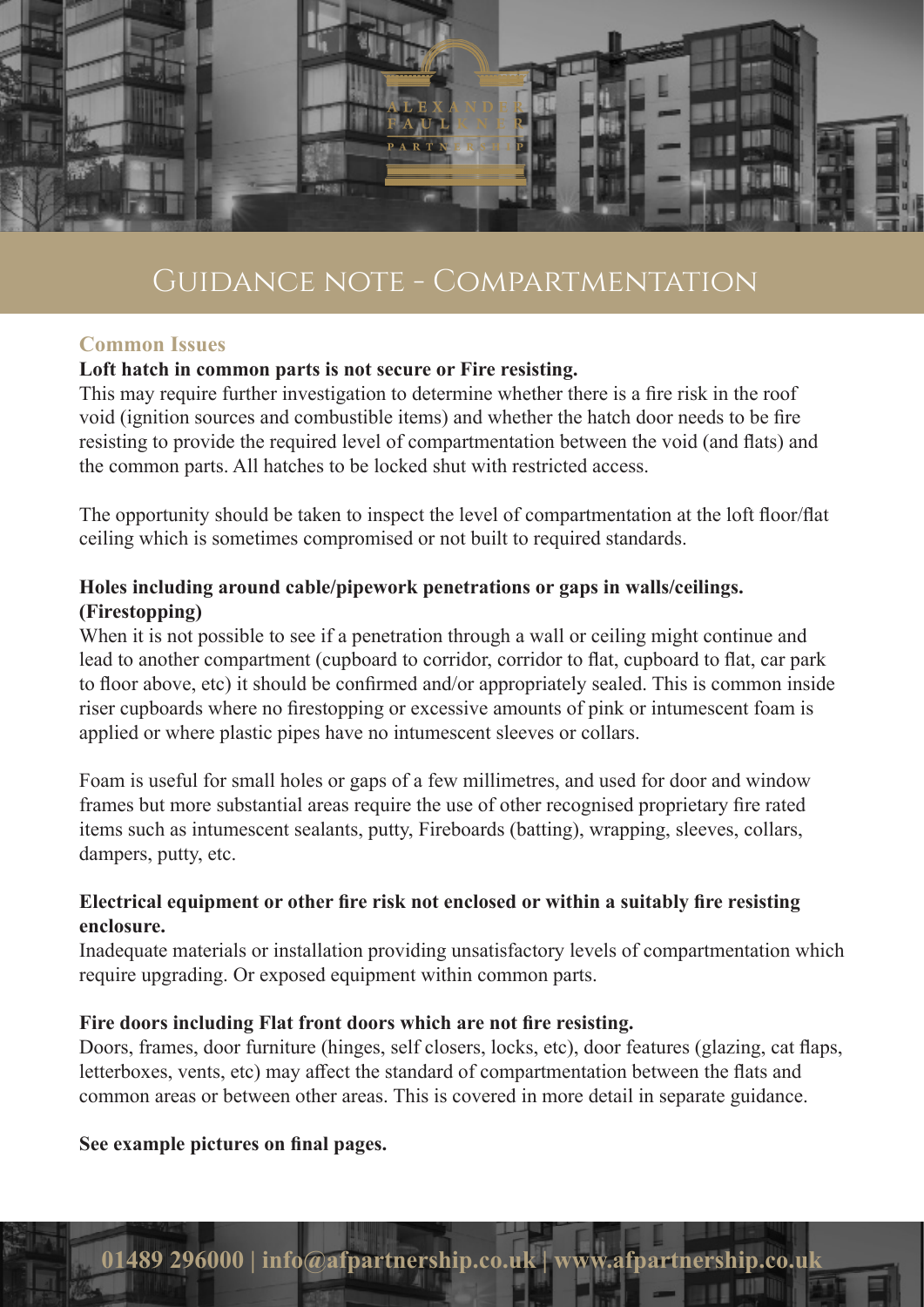

## **Who needs to carry out surveys and or improvement work?**

Typically, most builders will have some relevant experience including fire safety work and will claim to offer this service. However, all too often evidence of poor workmanship is found regarding this critical safety work. Compartmentation work is specialised and someone with demonstratable competence is essential to ensure compliance with standards.

For higher risk buildings and or complicated work, a competent independent surveyor will carry out investigation works and make recommendations. A competent contractor will carry out the work and the surveyor will re-inspect and validate it.

For smaller scale works, a competent contractor may inspect, recommend, and carry out improvement work, which can be validated by another competent person such as a fire risk assessor accordingly.

Cross reference with the AFP register of approved contractors.

### **Who will carry out any remedial work?**

This, as with other inspections, surveys, statutory or otherwise will be covered by the service charge. Any considerable unforeseen costs will need to be prioritised and managed accordingly, with possible interim measures implemented such as short-term encapsulation, etc.





Lack of fire stopping. Loft hatch of unknown fire resistance not secured.